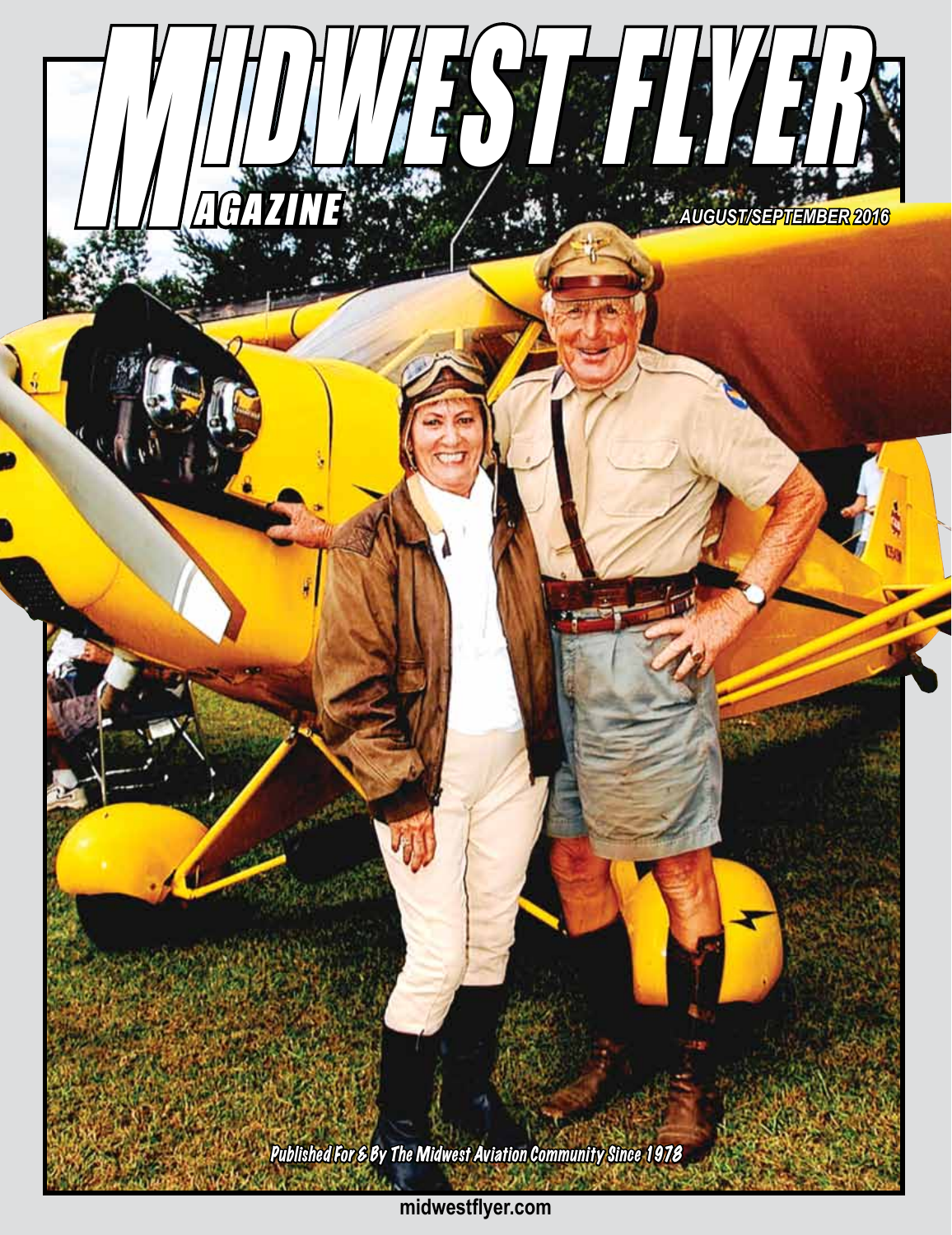## Unmanned Aircraft Systems

## The New FAA Part 107 For Unmanned Aircraft… Less Protection For Airports Than Before

*by Russell A. Klingaman, Esq.*

**O**n June 21, 2016, the FAA<br>published its Final Rule for<br>Aviation Regulations (FARs) entitled published its Final Rule for the new Part 107 of the Federal Aviation Regulations (FARs) entitled "Operation and Certification of Small Unmanned Aircraft Systems." Part 107 will govern all commercial and some governmental UAS operations in the United States. It will not govern model/



Russell Klingaman

hobby UAS operations. Part 107 does not provide for any restrictions on UAS operations near non-towered airports.

The FAA chose not to restrict UAS operations near airports despite recommendations from AOPA, NBAA, ALPA, and GAMA that UAS operations be restricted and/or prohibited near airports. The FAA rejected these recommendations on the grounds that, "Part 107 has specific risk mitigation and hazard reduction provisions" that facilitate the integration of UAS operations into existing manned aircraft operations in uncontrolled airspace. (Final Rule, p. 351).

The FAA explained the lack of restrictions for UAS operations near non-towered airports as follows: "First, small UAS pilots will be require to pass initial aeronautical knowledge testing before receiving a Part 107 airman certificate." The FAA further explained that, "the remote pilot in command will be required to ensure that the [UAV] will pose no undue hazard to other aircraft, people, or property in the event of a loss of control of the aircraft for any reason." (Final Rule, pp. 351-52).

The FAA acknowledges that there are risks associated with close operations between manned and unmanned aircraft. The FAA does not believe, however, that these risks are a serious problem because Part 107 "will prohibit remote pilots from operating their small unmanned aircraft in a manner that interferes with operations and traffic patterns at airports, heliports, and seaplane bases." (Final Rule, p.352).

The FAA states that, in order to avoid interfering with operations in a traffic pattern, UAS pilots should, "avoid operating in the traffic pattern or published approach corridors used by manned aircraft." (Final Rule, p. 353). The FAA hopes that most UAS pilots will always yield the rightof-way to manned aircraft, and otherwise avoid operating in the vicinity of airports. *Is this hope far-fetched?*

16 AUGUST/SEPTEMBER 2016 MIDWEST FLYER MAGAZINE Several comments to the proposed rules — including EAA and the National Association of State Aviation Officials suggested that the FAA require UAS pilots intending to fly within 5 miles of all non-towered airports to notify airport authorities in advance of their operations. The FAA rejected

this suggestion because — while airport operators have the ability to manage operations on the surface of the airport — "airport operators may not regulate the use of airspace above and near the airport." (Final Rule, p. 354).

The FAA concluded: "The FAA does not consider the notification of airport operators to significantly enhance the safety of integration with existing operations." (Final Rule, p. 354). The FAA further explained: "The requirement for notification creates a burden on the airport operator with little benefit to users of the airport, because the airport operator would have no requirement to disseminate knowledge of small UAS operations to other airport users." (Final Rule, pp. 354- 55). These statements by the FAA about notice-of-operations are remarkable given that such notices are the rule applicable to all model/hobby flying near airports.

It should be recognized that Part 107, with regard to operations near airports, is significantly different than the rules used as part of the 333 Exemption process. In a typical 333 Exemption situation, the blanket Certificate of Authorization (COA) used by the FAA prohibits UAS operations near airports as follows: five nautical miles from an airport having an operational control tower; three nautical miles from an airport having a published instrument flight procedure, but not having an operational control tower; and two nautical miles from a heliport or an airport not having a published instrument flight procedure or an operational control tower. These rules will soon become obsolete.

While dropping any specific prohibitions on UAS operations near non-towered airports in Part 107, the FAA is putting 100% of its faith in safe integration of UAS operations into the National Airspace System — including airspace at or near airports — in the new UAS-specific airman certificate. The FAA's name for the new certificate is: "A Remote Pilot Certificate with a Small UAS Rating."

To obtain a Remote Pilot Certificate with a Small UAS Rating, the applicant must take and pass an initial aeronautical knowledge test. After passing the test, the applicant will apply for a Remote Pilot Certificate using either a paper application or the FAA's electronic application process. The FAA will then forward the application to the Transportation Security Administration (TSA) for a background check to determine whether the application poses a security risk. If the applicant passes the TSA review, a Remote Pilot Certificate will be issued.

Notably, Part 107 does not require any specific training or flight instruction requirements for UAS Remote Pilot Certificate applicants. In addition, Part 107 does not require applicants for a Remote Pilot Certificate to demonstrate any flight proficiency or aeronautical experience.

So, how will a UAS pilot applicant learn enough about